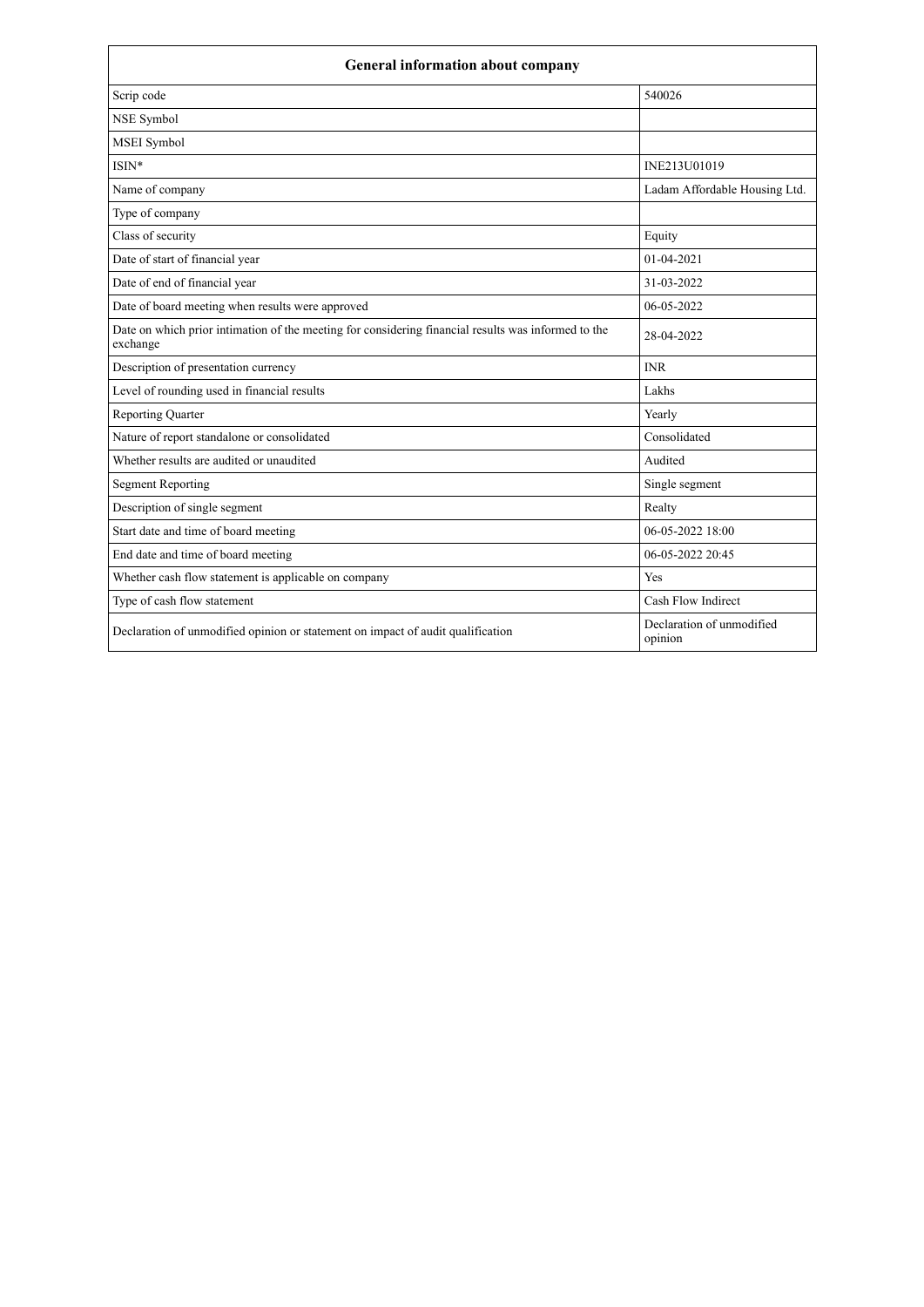|                | <b>Financial Results - Ind-AS</b>                                                                                                                                                             |              |              |  |  |  |
|----------------|-----------------------------------------------------------------------------------------------------------------------------------------------------------------------------------------------|--------------|--------------|--|--|--|
|                | 3 months/ 6 months ended<br>Year to date figures for current period<br>Particulars<br>ended (dd-mm-yyyy)<br>(dd-mm-yyyy)                                                                      |              |              |  |  |  |
| А              | Date of start of reporting period                                                                                                                                                             | 01-01-2022   | 01-04-2021   |  |  |  |
| $\overline{B}$ | Date of end of reporting period                                                                                                                                                               | 31-03-2022   | 31-03-2022   |  |  |  |
| $\mathcal{C}$  | Whether results are audited or unaudited                                                                                                                                                      | Audited      | Audited      |  |  |  |
| D              | Nature of report standalone or consolidated                                                                                                                                                   | Consolidated | Consolidated |  |  |  |
| Part<br>Т      | Blue color marked fields are non-mandatory. For Consolidated Results, if the company has no figures for 3 months / 6<br>months ended, in such case zero shall be inserted in the said column. |              |              |  |  |  |
| $\mathbf{1}$   | Income                                                                                                                                                                                        |              |              |  |  |  |
|                | Revenue from operations                                                                                                                                                                       | 295.487      | 495.712      |  |  |  |
|                | Other income                                                                                                                                                                                  | 46.142       | 61.986       |  |  |  |
|                | <b>Total income</b>                                                                                                                                                                           | 341.629      | 557.698      |  |  |  |
| $\overline{2}$ | <b>Expenses</b>                                                                                                                                                                               |              |              |  |  |  |
| (a)            | Cost of materials consumed                                                                                                                                                                    | 25.982       | 75.849       |  |  |  |
| (b)            | Purchases of stock-in-trade                                                                                                                                                                   | $\theta$     | $\theta$     |  |  |  |
| (c)            | Changes in inventories of finished goods, work-in-<br>progress and stock-in-trade                                                                                                             | 204.485      | 333.503      |  |  |  |
| (d)            | Employee benefit expense                                                                                                                                                                      | 8.21         | 22.13        |  |  |  |
| (e)            | Finance costs                                                                                                                                                                                 | 4.902        | 21.32        |  |  |  |
| (f)            | Depreciation, depletion and amortisation expense                                                                                                                                              | 5.2          | 5.204        |  |  |  |
| (f)            | <b>Other Expenses</b>                                                                                                                                                                         |              |              |  |  |  |
| $\mathbf{1}$   | Other Expenditure                                                                                                                                                                             | 5.105        | 17.506       |  |  |  |
| 10             |                                                                                                                                                                                               |              |              |  |  |  |
|                | <b>Total other expenses</b>                                                                                                                                                                   | 5.105        | 17.506       |  |  |  |
|                | <b>Total expenses</b>                                                                                                                                                                         | 253.884      | 475.512      |  |  |  |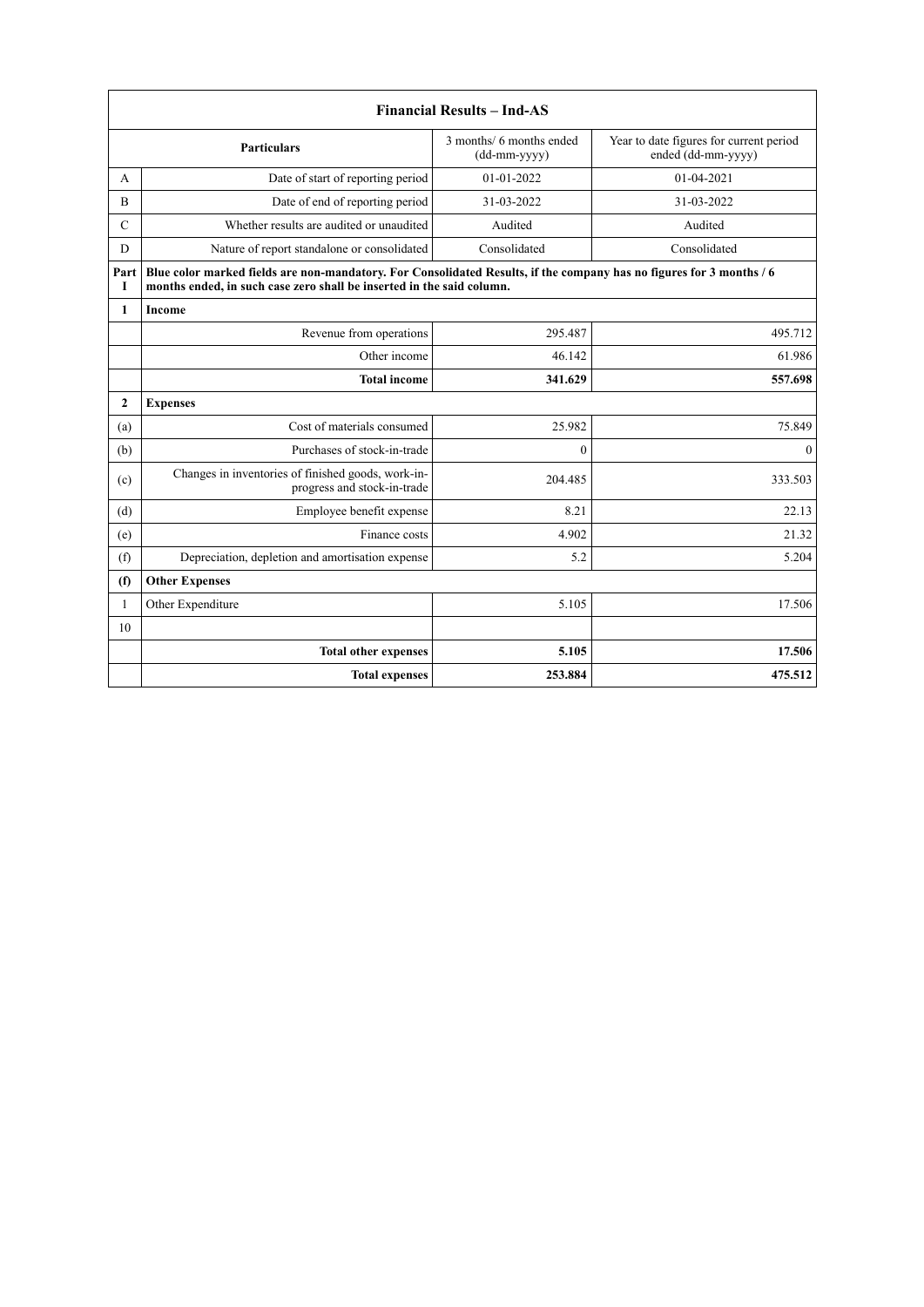|               | <b>Financial Results - Ind-AS</b>                                                                                                                                                             |                                          |                                                               |  |
|---------------|-----------------------------------------------------------------------------------------------------------------------------------------------------------------------------------------------|------------------------------------------|---------------------------------------------------------------|--|
|               | <b>Particulars</b>                                                                                                                                                                            | 3 months/ 6 months<br>ended (dd-mm-yyyy) | Year to date figures for current<br>period ended (dd-mm-yyyy) |  |
| А             | Date of start of reporting period                                                                                                                                                             | 01-01-2022                               | 01-04-2021                                                    |  |
| B             | Date of end of reporting period                                                                                                                                                               | 31-03-2022                               | 31-03-2022                                                    |  |
| $\mathcal{C}$ | Whether results are audited or unaudited                                                                                                                                                      | Audited                                  | Audited                                                       |  |
| D             | Nature of report standalone or consolidated                                                                                                                                                   | Consolidated                             | Consolidated                                                  |  |
| Part<br>I     | Blue color marked fields are non-mandatory. For Consolidated Results, if the company has no figures for 3 months / 6<br>months ended, in such case zero shall be inserted in the said column. |                                          |                                                               |  |
| 3             | Total profit before exceptional items and tax                                                                                                                                                 | 87.745                                   | 82.186                                                        |  |
| 4             | Exceptional items                                                                                                                                                                             | $\theta$                                 | $\mathbf{0}$                                                  |  |
| 5             | Total profit before tax                                                                                                                                                                       | 87.745                                   | 82.186                                                        |  |
| 7             | <b>Tax expense</b>                                                                                                                                                                            |                                          |                                                               |  |
| 8             | Current tax                                                                                                                                                                                   | 26.289                                   | 26.289                                                        |  |
| 9             | Deferred tax                                                                                                                                                                                  | $\theta$                                 | $\theta$                                                      |  |
| 10            | <b>Total tax expenses</b>                                                                                                                                                                     | 26.289                                   | 26.289                                                        |  |
| 11            | Net movement in regulatory deferral account balances related to<br>profit or loss and the related deferred tax movement                                                                       | $\mathbf{0}$                             | $\mathbf{0}$                                                  |  |
| 14            | Net Profit Loss for the period from continuing operations                                                                                                                                     | 61.456                                   | 55.897                                                        |  |
| 15            | Profit (loss) from discontinued operations before tax                                                                                                                                         | $\theta$                                 | $\mathbf{0}$                                                  |  |
| 16            | Tax expense of discontinued operations                                                                                                                                                        | $\theta$                                 | $\mathbf{0}$                                                  |  |
| 17            | Net profit (loss) from discontinued operation after tax                                                                                                                                       | $\Omega$                                 | $\mathbf{0}$                                                  |  |
| 19            | Share of profit (loss) of associates and joint ventures accounted for<br>using equity method                                                                                                  | $\theta$                                 | $\mathbf{0}$                                                  |  |
| 21            | Total profit (loss) for period                                                                                                                                                                | 61.456                                   | 55.897                                                        |  |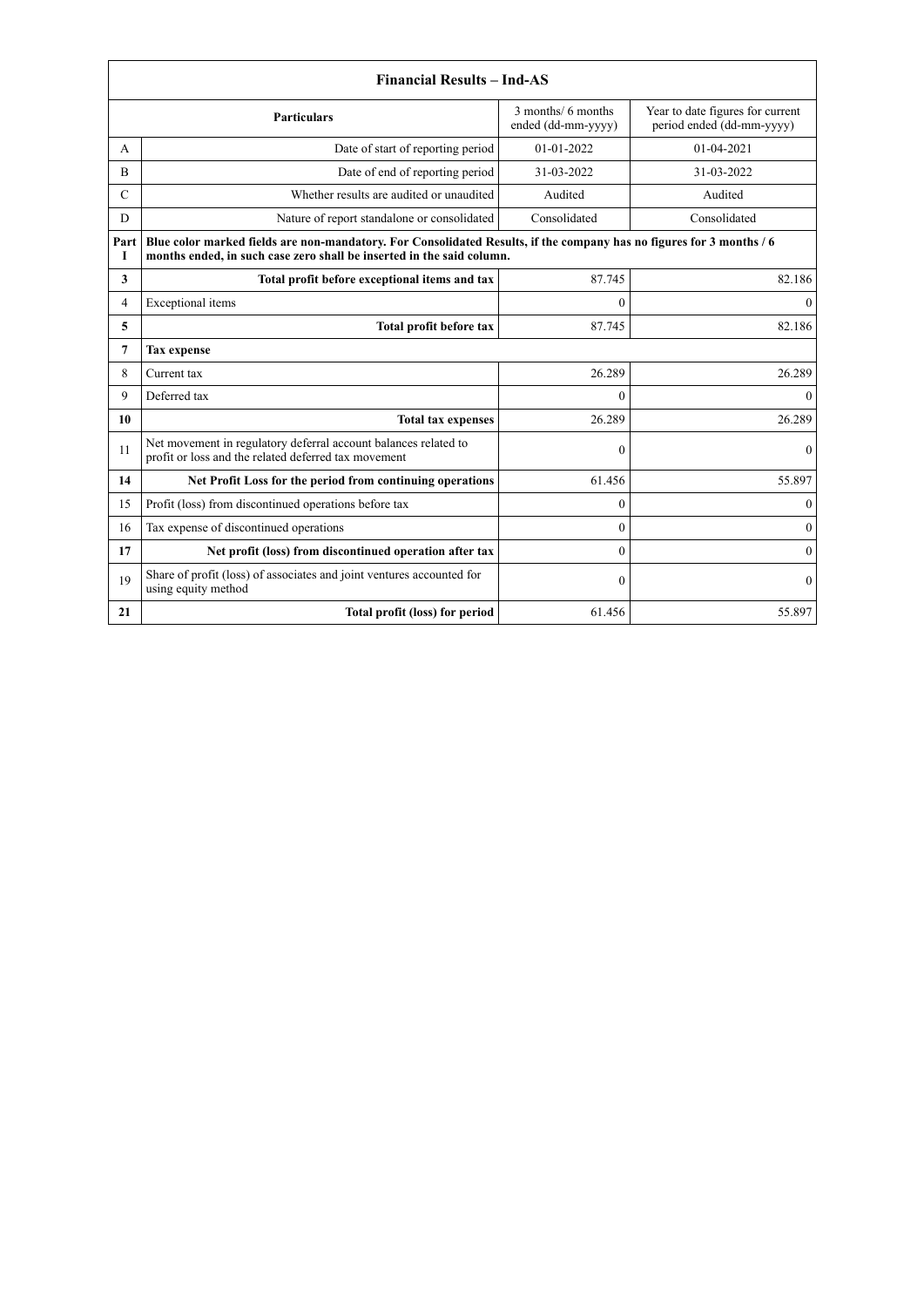|                    | <b>Financial Results – Ind-AS</b>                                               |                                          |                                                               |  |
|--------------------|---------------------------------------------------------------------------------|------------------------------------------|---------------------------------------------------------------|--|
| <b>Particulars</b> |                                                                                 | 3 months/ 6 month ended (dd-<br>mm-yyyy) | Year to date figures for current period ended<br>(dd-mm-yyyy) |  |
| А                  | Date of start of reporting period                                               | $01-01-2022$                             | $01 - 04 - 2021$                                              |  |
| B                  | Date of end of reporting period                                                 | 31-03-2022                               | 31-03-2022                                                    |  |
| C                  | Whether results are audited or unaudited                                        | Audited                                  | Audited                                                       |  |
| D                  | Nature of report standalone or consolidated                                     | Consolidated                             | Consolidated                                                  |  |
|                    | Other comprehensive income [Abstract]                                           |                                          |                                                               |  |
| 1                  | Amount of items that will not be reclassified to profit and loss                |                                          |                                                               |  |
|                    | Total Amount of items that will not be reclassified to<br>profit and loss       |                                          |                                                               |  |
| 2                  | Income tax relating to items that will not be<br>reclassified to profit or loss |                                          |                                                               |  |
| 3                  | Amount of items that will be reclassified to profit and loss                    |                                          |                                                               |  |
|                    | Fair Value on Equity Instrument                                                 | 0.619                                    | 1.864                                                         |  |
|                    | Total Amount of items that will be reclassified to<br>profit and loss           | 0.619                                    | 1.864                                                         |  |
| 4                  | Income tax relating to items that will be reclassified<br>to profit or loss     | $\mathbf{0}$                             | $\theta$                                                      |  |
| 5                  | <b>Total Other comprehensive income</b>                                         | 0.619                                    | 1.864                                                         |  |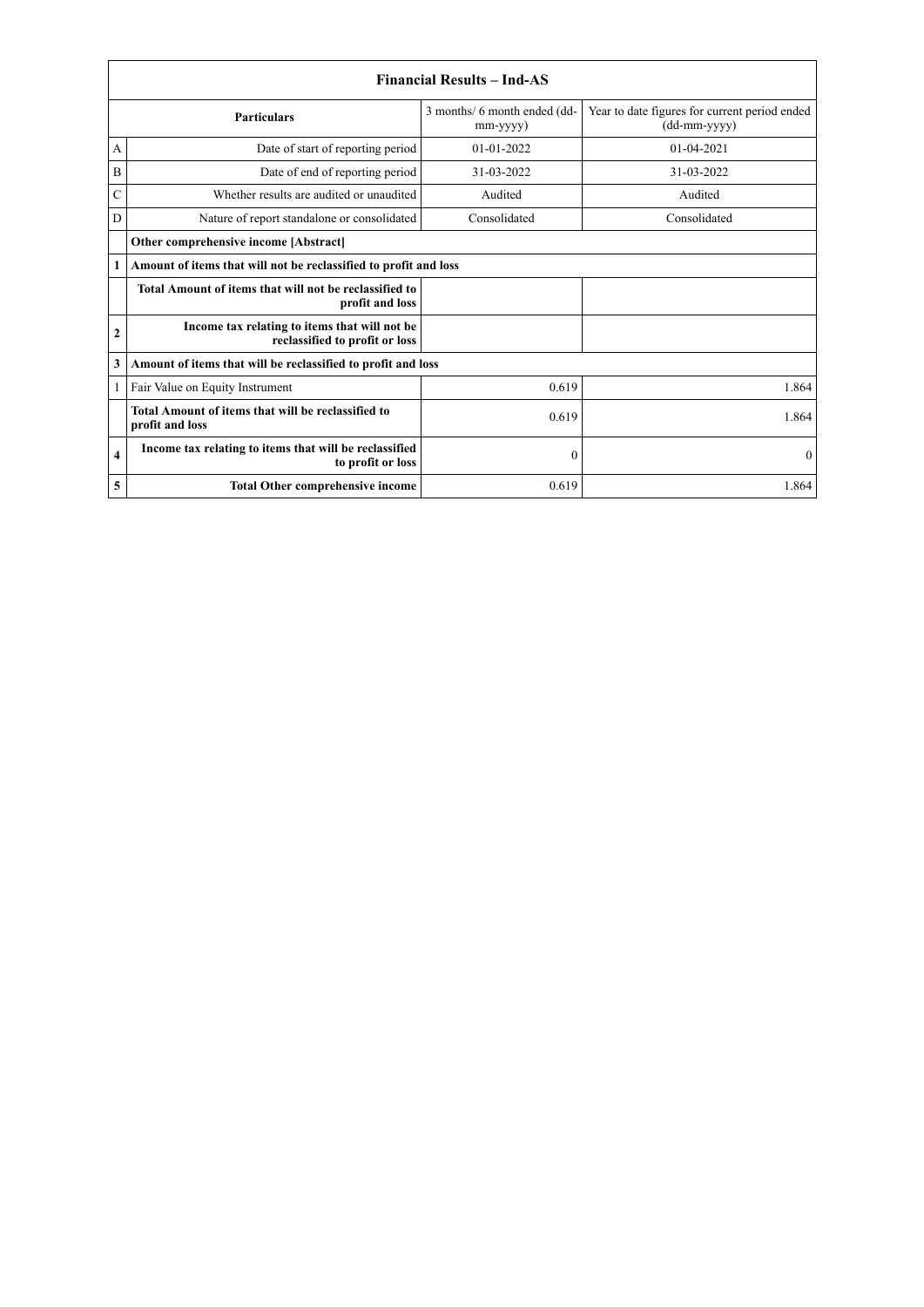|           | <b>Financial Results - Ind-AS</b>                                                                                                                                                             |                                            |                                                               |  |
|-----------|-----------------------------------------------------------------------------------------------------------------------------------------------------------------------------------------------|--------------------------------------------|---------------------------------------------------------------|--|
|           | <b>Particulars</b>                                                                                                                                                                            | 3 months/ 6 months ended<br>$(dd-mm-yyyy)$ | Year to date figures for current period<br>ended (dd-mm-yyyy) |  |
| A         | Date of start of reporting period                                                                                                                                                             | 01-01-2022                                 | 01-04-2021                                                    |  |
| B         | Date of end of reporting period                                                                                                                                                               | 31-03-2022                                 | 31-03-2022                                                    |  |
| С         | Whether results are audited or unaudited                                                                                                                                                      | Audited                                    | Audited                                                       |  |
| D         | Nature of report standalone or consolidated                                                                                                                                                   | Consolidated                               | Consolidated                                                  |  |
| Part<br>1 | Blue color marked fields are non-mandatory. For Consolidated Results, if the company has no figures for 3 months / 6<br>months ended, in such case zero shall be inserted in the said column. |                                            |                                                               |  |
| 23        | <b>Total Comprehensive Income for the period</b>                                                                                                                                              | 62.075                                     | 57.761                                                        |  |
| 24        | Total profit or loss, attributable to                                                                                                                                                         |                                            |                                                               |  |
|           | Profit or loss, attributable to owners of parent                                                                                                                                              | 33.54                                      | 22.813                                                        |  |
|           | Total profit or loss, attributable to non-controlling interests                                                                                                                               | 27.929                                     | 33.084                                                        |  |
| 25        | Total Comprehensive income for the period attributable to                                                                                                                                     |                                            |                                                               |  |
|           | Comprehensive income for the period attributable to owners of<br>parent                                                                                                                       | 0.62                                       | 1.864                                                         |  |
|           | Total comprehensive income for the period attributable to<br>owners of parent non-controlling interests                                                                                       | $\boldsymbol{0}$                           | $\mathbf{0}$                                                  |  |
| 26        | Details of equity share capital                                                                                                                                                               |                                            |                                                               |  |
|           | Paid-up equity share capital                                                                                                                                                                  | 915.23                                     | 915.23                                                        |  |
|           | Face value of equity share capital                                                                                                                                                            | 5                                          | 5                                                             |  |
| 27        | <b>Details of debt securities</b>                                                                                                                                                             |                                            |                                                               |  |
| 28        | Reserves excluding revaluation reserve                                                                                                                                                        |                                            | $\theta$                                                      |  |
| 29        | <b>Earnings per share</b>                                                                                                                                                                     |                                            |                                                               |  |
| i         | Earnings per equity share for continuing operations                                                                                                                                           |                                            |                                                               |  |
|           | Basic earnings (loss) per share from continuing operations                                                                                                                                    | 0.183                                      | 0.12                                                          |  |
|           | Diluted earnings (loss) per share from continuing operations                                                                                                                                  | 0.183                                      | 0.12                                                          |  |
| ii.       | Earnings per equity share for discontinued operations                                                                                                                                         |                                            |                                                               |  |
|           | Basic earnings (loss) per share from discontinued operations                                                                                                                                  | $\boldsymbol{0}$                           | $\boldsymbol{0}$                                              |  |
|           | Diluted earnings (loss) per share from discontinued operations                                                                                                                                | $\mathbf{0}$                               | $\mathbf{0}$                                                  |  |
| ii        | Earnings per equity share                                                                                                                                                                     |                                            |                                                               |  |
|           | Basic earnings (loss) per share from continuing and<br>discontinued operations                                                                                                                | 0.183                                      | 0.12                                                          |  |
|           | Diluted earnings (loss) per share from continuing and<br>discontinued operations                                                                                                              | 0.183                                      | 0.12                                                          |  |
| 30        | Debt equity ratio                                                                                                                                                                             |                                            |                                                               |  |
| 31        | Debt service coverage ratio                                                                                                                                                                   |                                            |                                                               |  |
| 32        | Interest service coverage ratio                                                                                                                                                               |                                            |                                                               |  |
| 33        | Disclosure of notes on financial results                                                                                                                                                      |                                            |                                                               |  |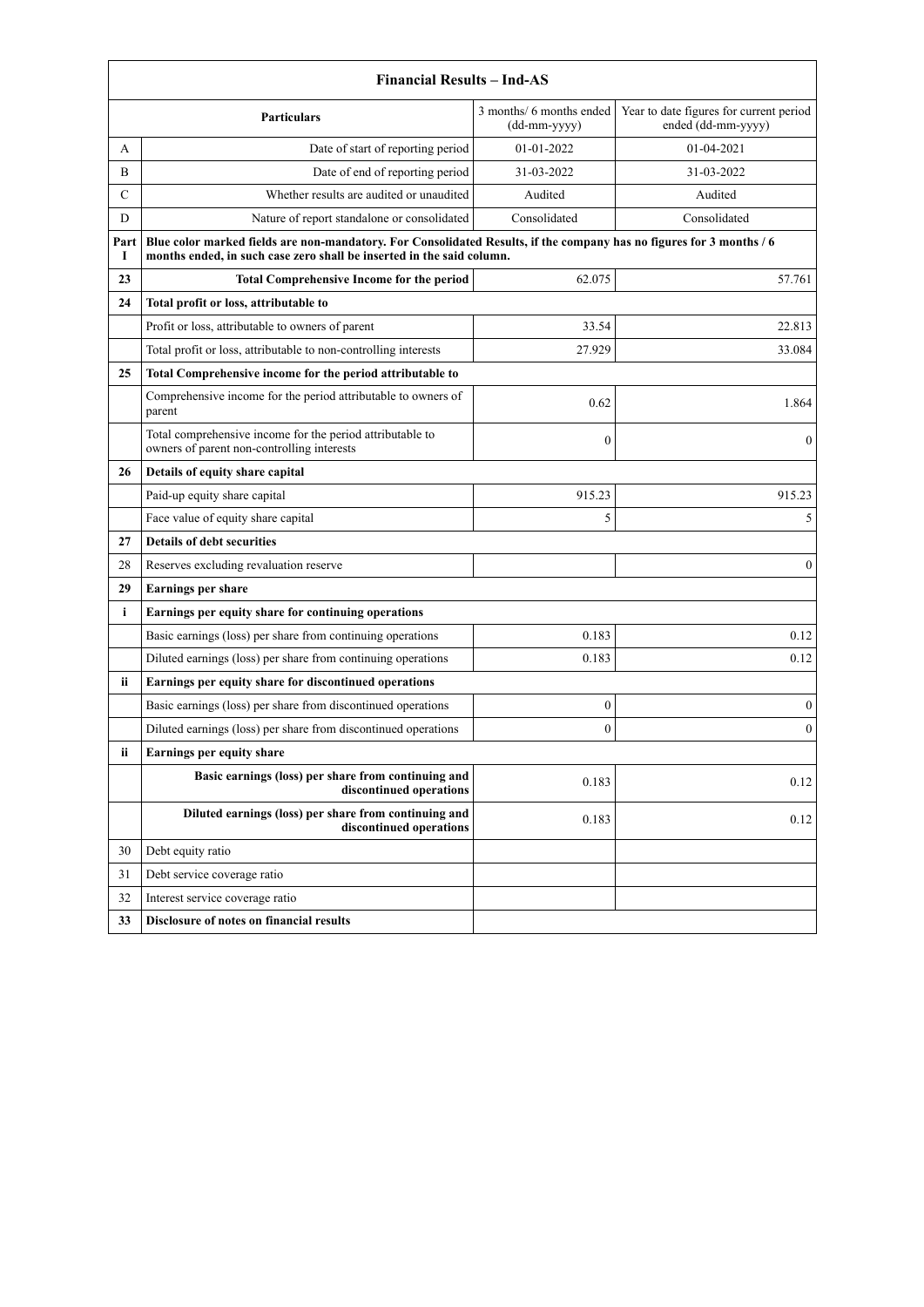|              | <b>Statement of Asset and Liabilities</b>         |                  |  |  |
|--------------|---------------------------------------------------|------------------|--|--|
|              | Current year ended (dd-mm-yyyy)<br>Particulars    |                  |  |  |
|              | Date of start of reporting period                 | 01-04-2021       |  |  |
|              | Date of end of reporting period                   | 31-03-2022       |  |  |
|              | Whether results are audited or unaudited          | Audited          |  |  |
|              | Nature of report standalone or consolidated       | Consolidated     |  |  |
|              | <b>Assets</b>                                     |                  |  |  |
| $\mathbf{1}$ | <b>Non-current assets</b>                         |                  |  |  |
|              | Property, plant and equipment                     | 2082             |  |  |
|              | Capital work-in-progress                          | 20.303           |  |  |
|              | Investment property                               | 355.174          |  |  |
|              | Goodwill                                          | 31.524           |  |  |
|              | Other intangible assets                           | $\boldsymbol{0}$ |  |  |
|              | Intangible assets under development               | $\boldsymbol{0}$ |  |  |
|              | Biological assets other than bearer plants        | $\boldsymbol{0}$ |  |  |
|              | Investments accounted for using equity method     | $\boldsymbol{0}$ |  |  |
|              | <b>Non-current financial assets</b>               |                  |  |  |
|              | Non-current investments                           | $\boldsymbol{0}$ |  |  |
|              | Trade receivables, non-current                    | $\boldsymbol{0}$ |  |  |
|              | Loans, non-current                                | $\mathbf{0}$     |  |  |
|              | Other non-current financial assets                | 686.291          |  |  |
|              | <b>Total non-current financial assets</b>         | 686.291          |  |  |
|              | Deferred tax assets (net)                         | $\mathbf{0}$     |  |  |
|              | Other non-current assets                          | 39.542           |  |  |
|              | <b>Total non-current assets</b>                   | 3214.834         |  |  |
| $\mathbf{2}$ | <b>Current assets</b>                             |                  |  |  |
|              | Inventories                                       | 426.611          |  |  |
|              | <b>Current financial asset</b>                    |                  |  |  |
|              | Current investments                               | $\boldsymbol{0}$ |  |  |
|              | Trade receivables, current                        | 124.542          |  |  |
|              | Cash and cash equivalents                         | 837.757          |  |  |
|              | Bank balance other than cash and cash equivalents | $\bf{0}$         |  |  |
|              | Loans, current                                    | $\boldsymbol{0}$ |  |  |
|              | Other current financial assets                    | 693.503          |  |  |
|              | <b>Total current financial assets</b>             | 1655.802         |  |  |
|              | Current tax assets (net)                          | 0.265            |  |  |
|              | Other current assets                              | 0.053            |  |  |
|              | <b>Total current assets</b>                       | 2082.731         |  |  |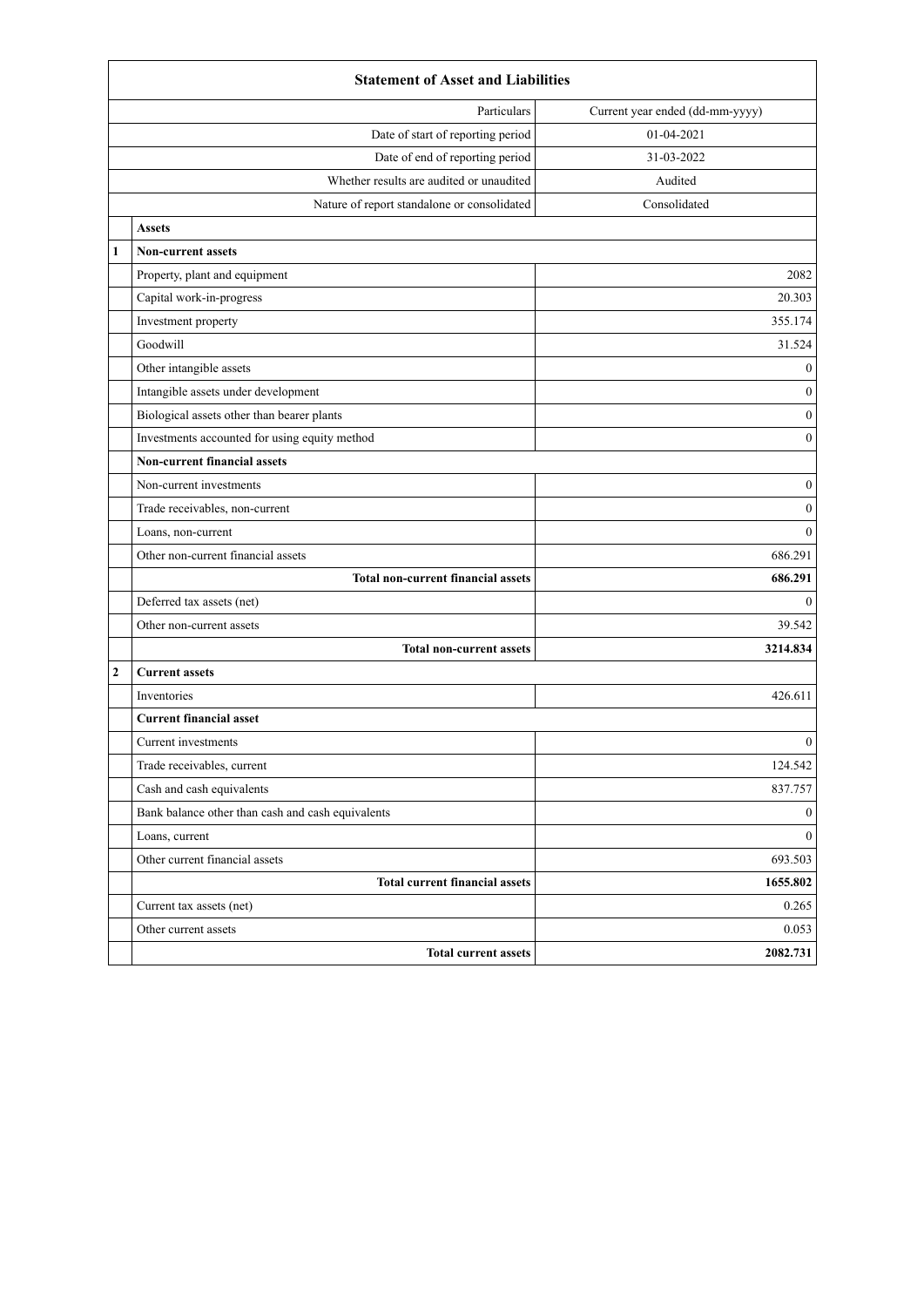|   | <b>Statement of Asset and Liabilities</b>                                                 |                                 |  |  |
|---|-------------------------------------------------------------------------------------------|---------------------------------|--|--|
|   | Particulars                                                                               | Current year ended (dd-mm-yyyy) |  |  |
|   | Date of start of reporting period                                                         | 01-04-2021                      |  |  |
|   | Date of end of reporting period                                                           | 31-03-2022                      |  |  |
|   | Whether results are audited or unaudited                                                  | Audited                         |  |  |
|   | Nature of report standalone or consolidated                                               | Consolidated                    |  |  |
| 3 | Non-current assets classified as held for sale                                            | $\boldsymbol{0}$                |  |  |
| 4 | Regulatory deferral account debit balances and related deferred tax Assets                | $\mathbf{0}$                    |  |  |
|   | <b>Total assets</b>                                                                       | 5297.565                        |  |  |
|   | <b>Equity and liabilities</b>                                                             |                                 |  |  |
|   | <b>Equity</b>                                                                             |                                 |  |  |
|   | Equity attributable to owners of parent                                                   |                                 |  |  |
|   | Equity share capital                                                                      | 915.23                          |  |  |
|   | Other equity                                                                              | 2065.107                        |  |  |
|   | Total equity attributable to owners of parent                                             | 2980.337                        |  |  |
|   | Non controlling interest                                                                  | 460.764                         |  |  |
|   | <b>Total equity</b>                                                                       | 3441.101                        |  |  |
|   | <b>Liabilities</b>                                                                        |                                 |  |  |
|   | <b>Non-current liabilities</b>                                                            |                                 |  |  |
|   | <b>Non-current financial liabilities</b>                                                  |                                 |  |  |
|   | Borrowings, non-current                                                                   | 287.327                         |  |  |
|   | Trade payables, non-current                                                               | $\boldsymbol{0}$                |  |  |
|   | Other non-current financial liabilities                                                   | $\theta$                        |  |  |
|   | <b>Total non-current financial liabilities</b>                                            | 287.327                         |  |  |
|   | Provisions, non-current                                                                   | $\theta$                        |  |  |
|   | Deferred tax liabilities (net)                                                            | $\mathbf{0}$                    |  |  |
|   | Deferred government grants, Non-current                                                   | $\boldsymbol{0}$                |  |  |
|   | Other non-current liabilities                                                             | $\theta$                        |  |  |
|   | <b>Total non-current liabilities</b>                                                      | 287.327                         |  |  |
|   | <b>Current liabilities</b>                                                                |                                 |  |  |
|   | <b>Current financial liabilities</b>                                                      |                                 |  |  |
|   | Borrowings, current                                                                       | 1183.917                        |  |  |
|   | Trade payables, current                                                                   | 338.44                          |  |  |
|   | Other current financial liabilities                                                       | 10                              |  |  |
|   | <b>Total current financial liabilities</b>                                                | 1532.357                        |  |  |
|   | Other current liabilities                                                                 | $\mathbf{0}$                    |  |  |
|   | Provisions, current                                                                       | 36.78                           |  |  |
|   | Current tax liabilities (Net)                                                             | $\mathbf{0}$                    |  |  |
|   | Deferred government grants, Current                                                       | $\theta$                        |  |  |
|   | <b>Total current liabilities</b>                                                          | 1569.137                        |  |  |
| 3 | Liabilities directly associated with assets in disposal group classified as held for sale | $\mathbf{0}$                    |  |  |
| 4 | Regulatory deferral account credit balances and related deferred tax liability            | $\Omega$                        |  |  |
|   | <b>Total liabilities</b>                                                                  | 1856.464                        |  |  |
|   | Total equity and liabilites                                                               | 5297.565                        |  |  |
|   | Disclosure of notes on assets and liabilities                                             |                                 |  |  |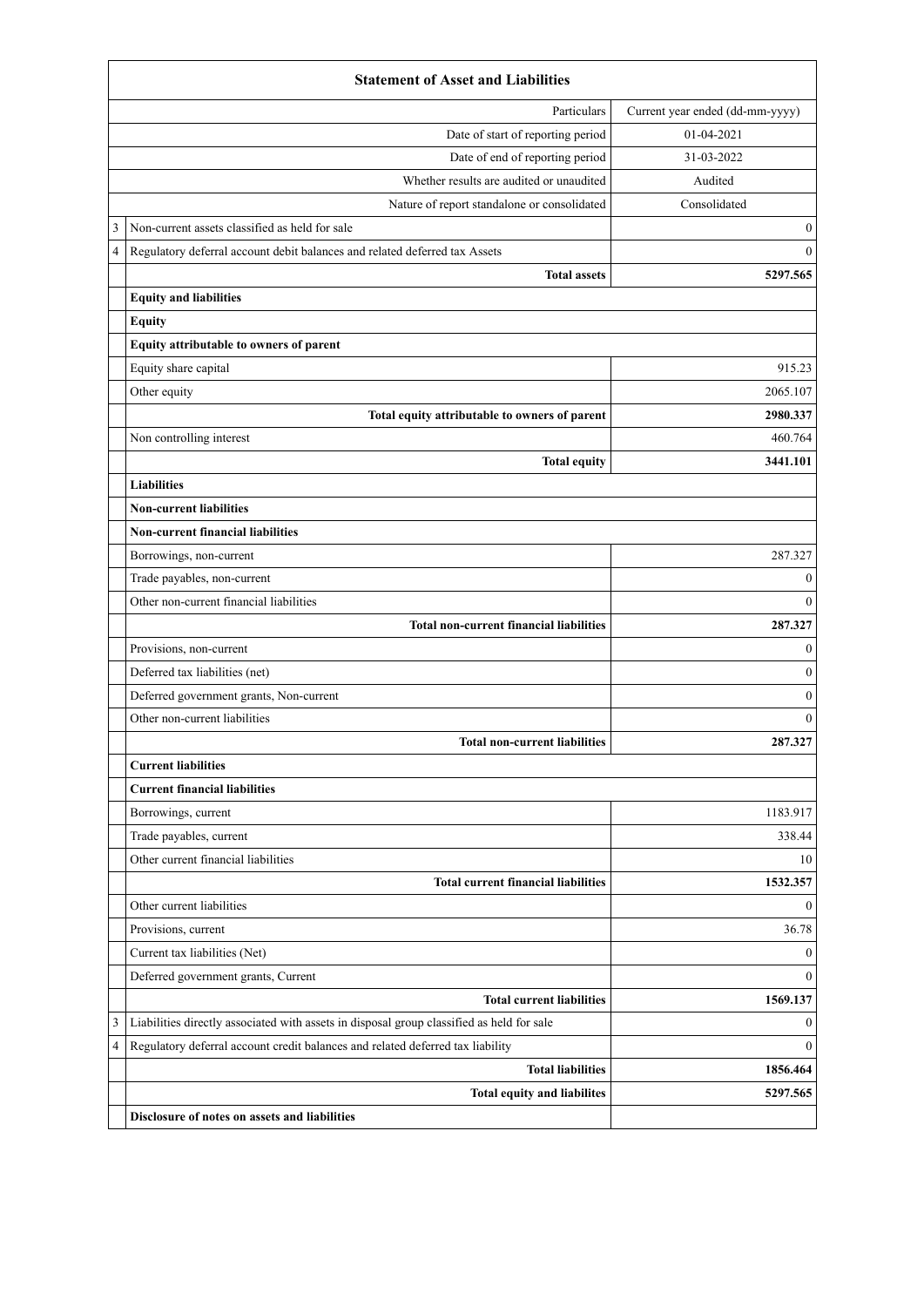|                  | Format for Reporting Segmenet wise Revenue, Results and Capital Employed along with the company results |                                          |                                                                |  |
|------------------|---------------------------------------------------------------------------------------------------------|------------------------------------------|----------------------------------------------------------------|--|
|                  | <b>Particulars</b>                                                                                      | 3 months/ 6 month ended (dd-<br>mm-yyyy) | Year to date figures for current period ended (dd-<br>mm-yyyy) |  |
|                  | Date of start of reporting period                                                                       | 01-01-2022                               | 01-04-2021                                                     |  |
|                  | Date of end of reporting period                                                                         | 31-03-2022                               | 31-03-2022                                                     |  |
|                  | Whether accounts are audited or unaudited                                                               | Audited                                  | Audited                                                        |  |
|                  | Nature of report standalone or consolidated                                                             | Consolidated                             | Consolidated                                                   |  |
| 1                | <b>Segment Revenue (Income)</b>                                                                         |                                          |                                                                |  |
|                  | (net sale/income from each segment should be disclosed)                                                 |                                          |                                                                |  |
|                  | <b>Total Segment Revenue</b>                                                                            |                                          |                                                                |  |
|                  | Less: Inter segment revenue                                                                             |                                          |                                                                |  |
|                  | <b>Revenue from operations</b>                                                                          |                                          |                                                                |  |
| $\boldsymbol{2}$ | <b>Segment Result</b>                                                                                   |                                          |                                                                |  |
|                  | Profit $(+)$ / Loss $(-)$ before tax and interest from each segment                                     |                                          |                                                                |  |
|                  | <b>Total Profit before tax</b>                                                                          |                                          |                                                                |  |
|                  | i. Finance cost                                                                                         |                                          |                                                                |  |
|                  | ii. Other Unallocable Expenditure net off<br><b>Unallocable income</b>                                  |                                          |                                                                |  |
|                  | <b>Profit before tax</b>                                                                                |                                          |                                                                |  |
| 3                | (Segment Asset - Segment Liabilities)                                                                   |                                          |                                                                |  |
|                  | <b>Segment Asset</b>                                                                                    |                                          |                                                                |  |
|                  | <b>Total Segment Asset</b>                                                                              |                                          |                                                                |  |
|                  | <b>Un-allocable Assets</b>                                                                              |                                          |                                                                |  |
|                  | <b>Net Segment Asset</b>                                                                                |                                          |                                                                |  |
| 4                | <b>Segment Liabilities</b>                                                                              |                                          |                                                                |  |
|                  | <b>Segment Liabilities</b>                                                                              |                                          |                                                                |  |
|                  | <b>Total Segment Liabilities</b>                                                                        |                                          |                                                                |  |
|                  | <b>Un-allocable Liabilities</b>                                                                         |                                          |                                                                |  |
|                  | <b>Net Segment Liabilities</b>                                                                          |                                          |                                                                |  |
|                  | Disclosure of notes on segments                                                                         |                                          |                                                                |  |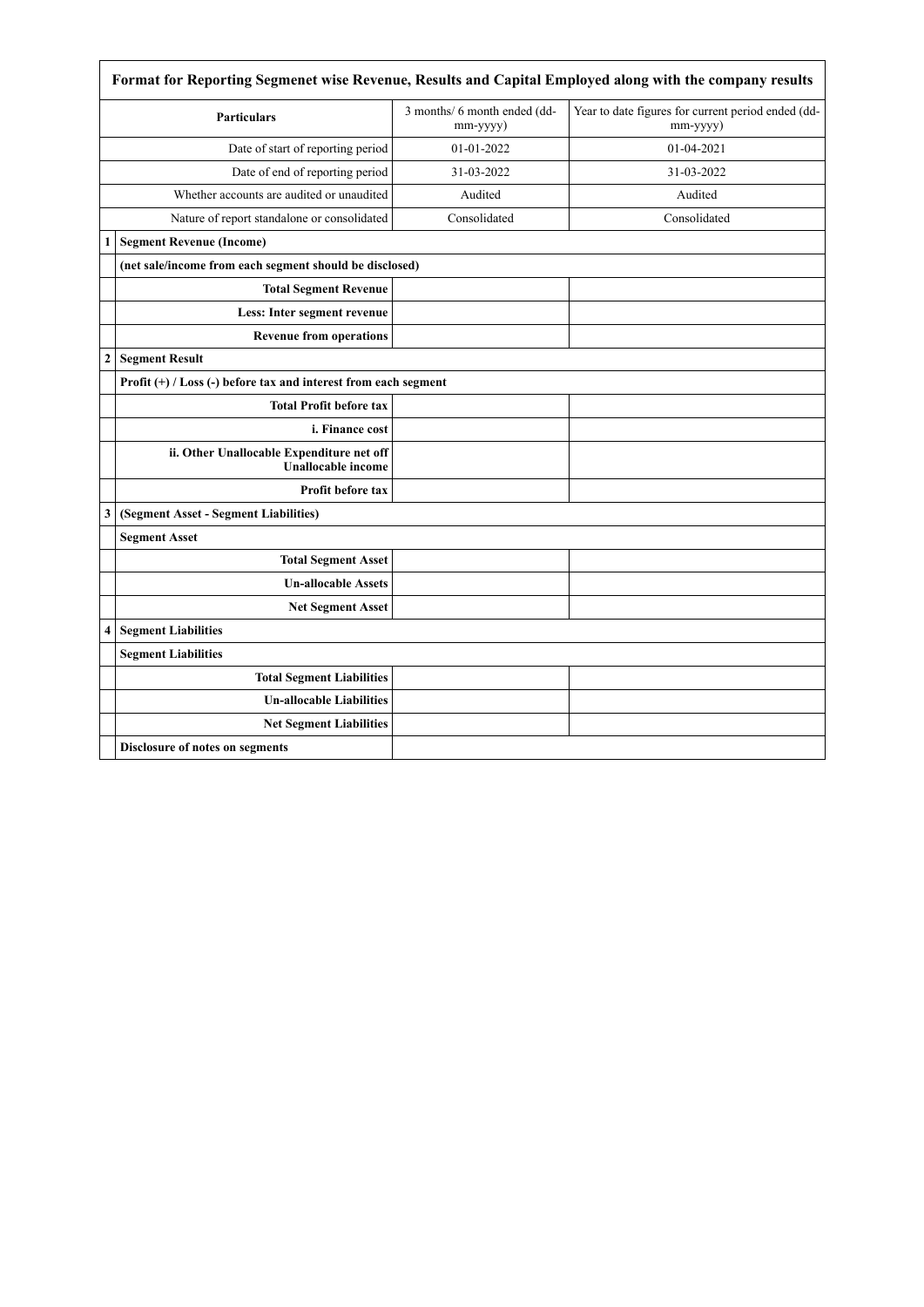|           | <b>Cash flow statement, indirect</b>                                                                       |                  |  |  |
|-----------|------------------------------------------------------------------------------------------------------------|------------------|--|--|
|           | Year ended (dd-mm-<br>Particulars<br>yyyy)                                                                 |                  |  |  |
| A         | Date of start of reporting period                                                                          | 01-04-2021       |  |  |
| B         | Date of end of reporting period                                                                            | 31-03-2022       |  |  |
| C         | Whether results are audited or unaudited                                                                   | Audited          |  |  |
| D         | Nature of report standalone or consolidated                                                                | Consolidated     |  |  |
| Part<br>I | Blue color marked fields are non-mandatory.                                                                |                  |  |  |
|           | <b>Statement of cash flows</b>                                                                             |                  |  |  |
|           | Cash flows from used in operating activities                                                               |                  |  |  |
|           | Profit before tax                                                                                          | 82.186           |  |  |
|           | Adjustments for reconcile profit (loss)                                                                    |                  |  |  |
|           | Adjustments for finance costs                                                                              | $\theta$         |  |  |
|           | Adjustments for decrease (increase) in inventories                                                         | 214.54           |  |  |
|           | Adjustments for decrease (increase) in trade receivables, current                                          | $-3.148$         |  |  |
|           | Adjustments for decrease (increase) in trade receivables, non-current                                      |                  |  |  |
|           | Adjustments for decrease (increase) in other current assets                                                | $-0.005$         |  |  |
|           | Adjustments for decrease (increase) in other non-current assets                                            | $\mathbf{0}$     |  |  |
|           | Adjustments for other financial assets, non-current                                                        | $\theta$         |  |  |
|           | Adjustments for other financial assets, current                                                            | $-10.045$        |  |  |
|           | Adjustments for other bank balances                                                                        | $\theta$         |  |  |
|           | Adjustments for increase (decrease) in trade payables, current                                             | $-24.266$        |  |  |
|           | Adjustments for increase (decrease) in trade payables, non-current                                         | $\mathbf{0}$     |  |  |
|           | Adjustments for increase (decrease) in other current liabilities                                           | $\theta$         |  |  |
|           | Adjustments for increase (decrease) in other non-current liabilities                                       | $\theta$         |  |  |
|           | Adjustments for depreciation and amortisation expense                                                      | 5.204            |  |  |
|           | Adjustments for impairment loss reversal of impairment loss recognised in profit or loss                   | $\Omega$         |  |  |
|           | Adjustments for provisions, current                                                                        | 18.785           |  |  |
|           | Adjustments for provisions, non-current                                                                    | $\boldsymbol{0}$ |  |  |
|           | Adjustments for other financial liabilities, current                                                       | $\mathbf{0}$     |  |  |
|           | Adjustments for other financial liabilities, non-current                                                   | $\theta$         |  |  |
|           | Adjustments for unrealised foreign exchange losses gains                                                   | $\theta$         |  |  |
|           | Adjustments for dividend income                                                                            | $\theta$         |  |  |
|           | Adjustments for interest income                                                                            | $\mathbf{0}$     |  |  |
|           | Adjustments for share-based payments                                                                       | $\mathbf{0}$     |  |  |
|           | Adjustments for fair value losses (gains)                                                                  | $\theta$         |  |  |
|           | Adjustments for undistributed profits of associates                                                        | $\mathbf{0}$     |  |  |
|           | Other adjustments for which cash effects are investing or financing cash flow                              | $\boldsymbol{0}$ |  |  |
|           | Other adjustments to reconcile profit (loss)                                                               | $\overline{0}$   |  |  |
|           | Other adjustments for non-cash items                                                                       | $\theta$         |  |  |
|           | Share of profit and loss from partnership firm or association of persons or limited liability partnerships | $-3.075$         |  |  |
|           | Total adjustments for reconcile profit (loss)                                                              | 197.99           |  |  |
|           | Net cash flows from (used in) operations                                                                   | 280.176          |  |  |
|           | Dividends received                                                                                         | $\Omega$         |  |  |
|           | Interest paid                                                                                              | 21.32            |  |  |
|           | Interest received                                                                                          | $-25.791$        |  |  |
|           | Income taxes paid (refund)                                                                                 | 28.018           |  |  |
|           | Other inflows (outflows) of cash                                                                           | $\theta$         |  |  |
|           | Net cash flows from (used in) operating activities                                                         | 205.047          |  |  |
|           | Cash flows from used in investing activities                                                               |                  |  |  |
|           |                                                                                                            |                  |  |  |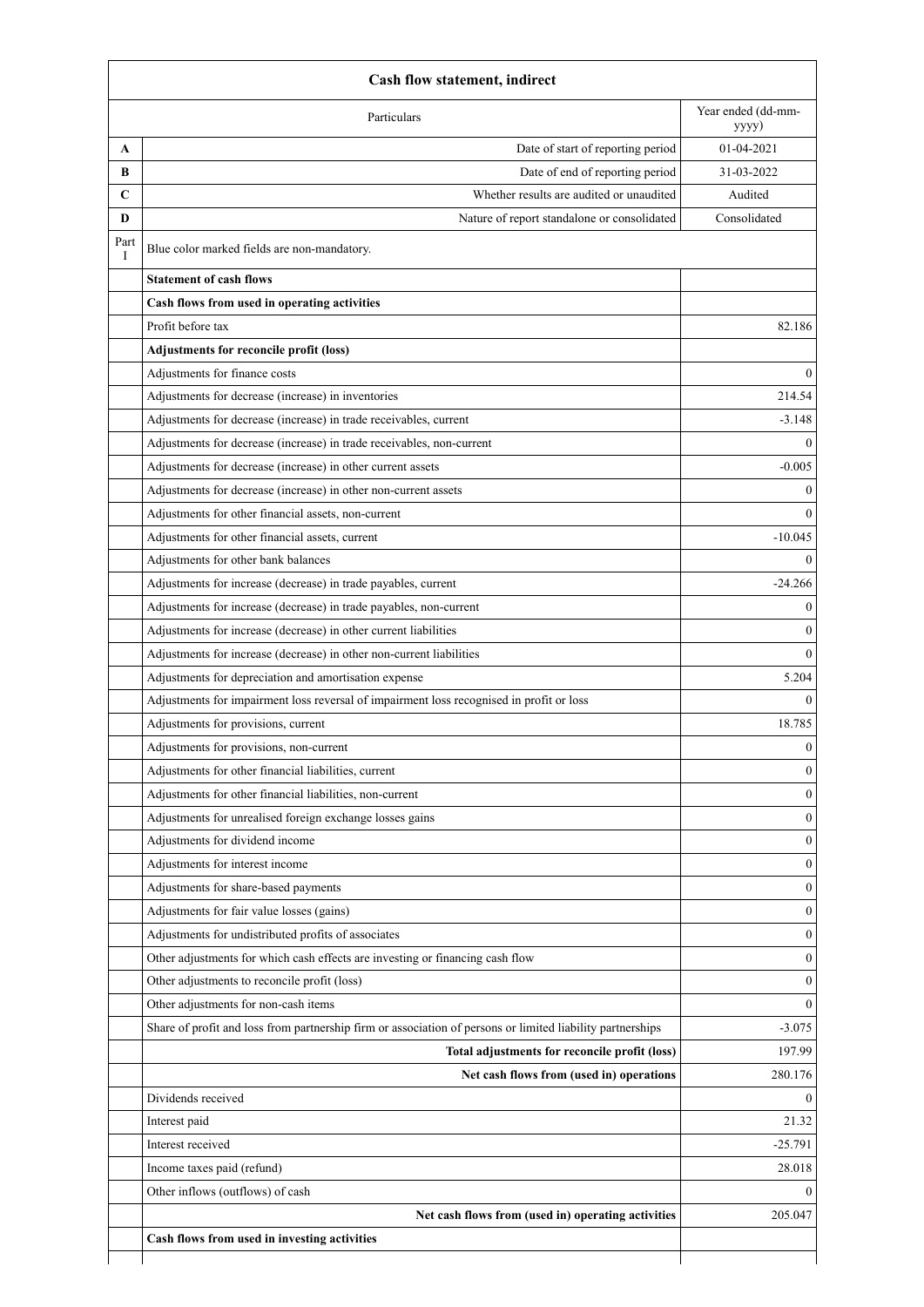| Cash flows used in obtaining control of subsidiaries or other businesses<br>Other cash receipts from sales of equity or debt instruments of other entities | 0<br>0       |
|------------------------------------------------------------------------------------------------------------------------------------------------------------|--------------|
|                                                                                                                                                            |              |
|                                                                                                                                                            |              |
| Other cash payments to acquire equity or debt instruments of other entities                                                                                | 0            |
| Other cash receipts from sales of interests in joint ventures                                                                                              | $\theta$     |
| Other cash payments to acquire interests in joint ventures                                                                                                 | $\theta$     |
| Cash receipts from share of profits of partnership firm or association of persons or limited liability<br>partnerships                                     | 0            |
| Cash payment for investment in partnership firm or association of persons or limited liability<br>partnerships                                             | $\mathbf{0}$ |
| Proceeds from sales of property, plant and equipment                                                                                                       | 0            |
| Purchase of property, plant and equipment                                                                                                                  | 0.107        |
| Proceeds from sales of investment property                                                                                                                 | $^{(1)}$     |
| Purchase of investment property                                                                                                                            | 0            |
| Proceeds from sales of intangible assets                                                                                                                   | $\theta$     |
| Purchase of intangible assets                                                                                                                              | $\theta$     |
| Proceeds from sales of intangible assets under development                                                                                                 | $\theta$     |
| Purchase of intangible assets under development                                                                                                            | 0            |
| Proceeds from sales of goodwill                                                                                                                            | 0            |
| Purchase of goodwill                                                                                                                                       | $\theta$     |
| Proceeds from biological assets other than bearer plants                                                                                                   | $\theta$     |
| Purchase of biological assets other than bearer plants                                                                                                     | $\theta$     |
| Proceeds from government grants                                                                                                                            | $\theta$     |
| Proceeds from sales of other long-term assets                                                                                                              | $\mathbf{0}$ |
| Purchase of other long-term assets                                                                                                                         | $\theta$     |
| Cash advances and loans made to other parties                                                                                                              | 0            |
| Cash receipts from repayment of advances and loans made to other parties                                                                                   | $\theta$     |
| Cash payments for future contracts, forward contracts, option contracts and swap contracts                                                                 | $\theta$     |
| Cash receipts from future contracts, forward contracts, option contracts and swap contracts                                                                | 0            |
| Dividends received                                                                                                                                         | 0            |
| Interest received                                                                                                                                          | 25.791       |
| Income taxes paid (refund)                                                                                                                                 | 0            |
| Other inflows (outflows) of cash                                                                                                                           | $-52.41$     |
| Net cash flows from (used in) investing activities                                                                                                         | $-26.726$    |
| Cash flows from used in financing activities                                                                                                               |              |
| Proceeds from changes in ownership interests in subsidiaries                                                                                               | $\mathbf{0}$ |
| Payments from changes in ownership interests in subsidiaries                                                                                               | $\theta$     |
| Proceeds from issuing shares                                                                                                                               | $\theta$     |
| Proceeds from issuing other equity instruments                                                                                                             | 0            |
| Payments to acquire or redeem entity's shares                                                                                                              | $\theta$     |
| Payments of other equity instruments                                                                                                                       | 0            |
| Proceeds from exercise of stock options                                                                                                                    | $\theta$     |
| Proceeds from issuing debentures notes bonds etc                                                                                                           | $\theta$     |
| Proceeds from borrowings                                                                                                                                   | $-91.801$    |
| Repayments of borrowings                                                                                                                                   | 0            |
| Payments of finance lease liabilities                                                                                                                      | $\theta$     |
| Payments of lease liabilities                                                                                                                              | 0            |
| Dividends paid                                                                                                                                             | $\theta$     |
| Interest paid                                                                                                                                              | $-21.32$     |
| Income taxes paid (refund)                                                                                                                                 | 0            |
| Other inflows (outflows) of cash                                                                                                                           | 0            |
| Net cash flows from (used in) financing activities                                                                                                         | $-70.481$    |